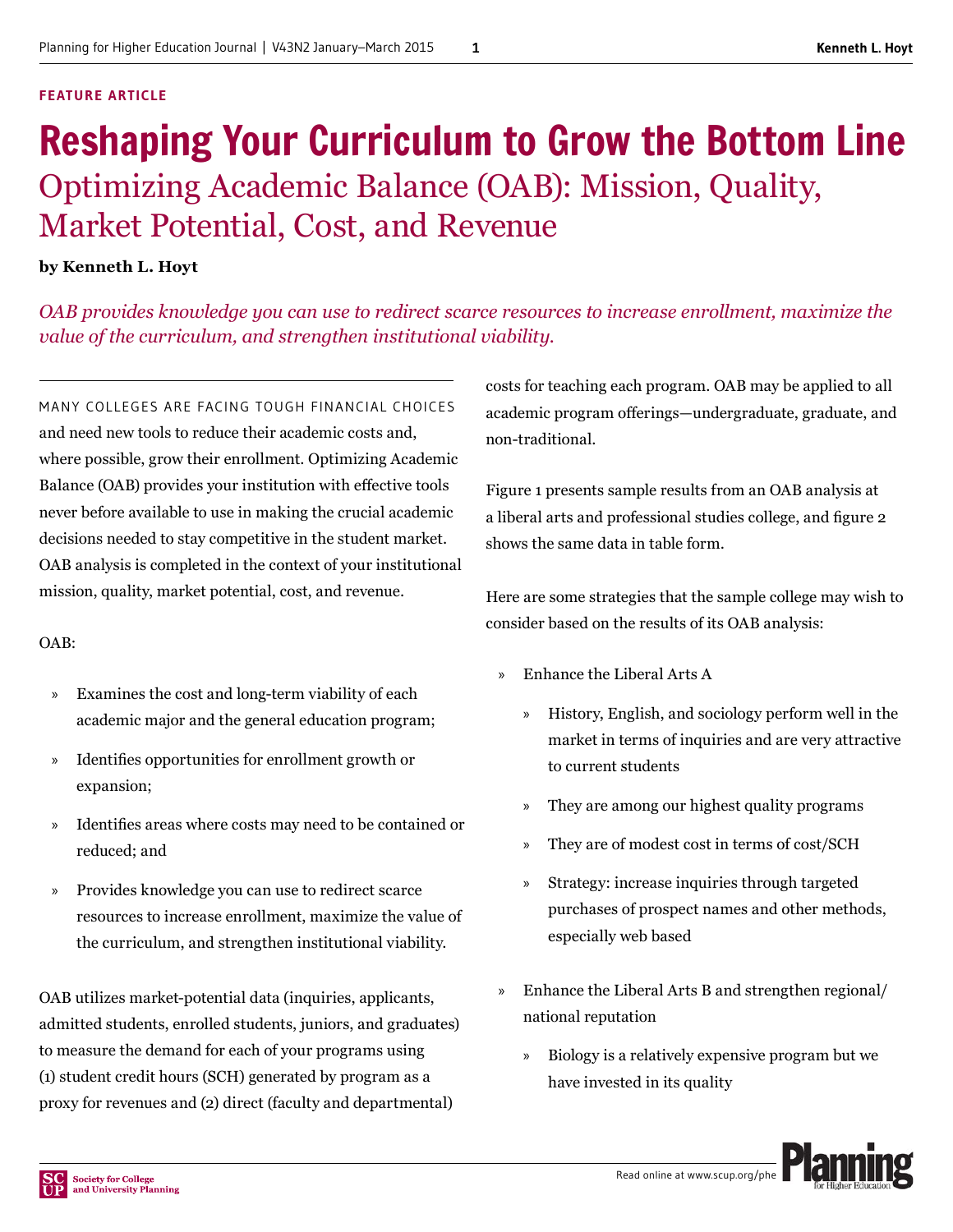

Figure 1 **Optimizing Academic Program Balance at a Sample College**

*Source:* ©2012 by The Higher Education Practice, LLC.

#### Figure 2 **Optimizing Academic Program Balance at a Sample College: Data Table**

| Program                  | % of Inq | % of App | % of Enroll |  |
|--------------------------|----------|----------|-------------|--|
| <b>Mathematics</b>       | 1.0%     | 1.4%     | 1.2%        |  |
| <b>Political Science</b> | 1.2%     | 1.6%     | 0.9%        |  |
| <b>Fashion Design</b>    | 5.9%     | 3.7%     | 2.9%        |  |
| <b>Comp Info Systems</b> | 2.9%     | 1.5%     | 1.4%        |  |
| Art & Design             | 3.0%     | 3.8%     | 4.6%        |  |
| Communication            | 3.9%     | 4.8%     | 3.7%        |  |
| Psychology               | 6.2%     | 5.6%     | 8.3%        |  |
| <b>Biology</b>           | 3.9%     | 3.0%     | 2.8%        |  |
| <b>Theatre Arts</b>      | 1.9%     | 1.2%     | 2.1%        |  |
| Equine Studies           | 15.1%    | 13.4%    | 9.5%        |  |
| Sociology                | 1.0%     | 1.3%     | 2.5%        |  |
| History                  | 1.7%     | 3.1%     | 5.0%        |  |
| English                  | 3.1%     | 4.2%     | 5.8%        |  |
| <b>Elem Education</b>    | 10.6%    | 14.3%    | 16.8%       |  |
| <b>Criminal Justice</b>  | 18.7%    | 18.3%    | 16.7%       |  |
| <b>Business</b>          | 20.0%    | 18.7%    | 15.9%       |  |
| Total                    | 100.0%   | 100.0%   | 100.0%      |  |

| % of Grads | Сc |
|------------|----|
| 1.2%       |    |
| 0.9%       |    |
| 2.4%       |    |
| 0.8%       |    |
| 4.1%       |    |
| 2.4%       |    |
| 8.3%       |    |
| 2.0%       |    |
| 2.3%       |    |
| 9.3%       |    |
| 2.5%       |    |
|            |    |
| 7.8%       |    |
| 8.8%       |    |
| 16.7%      |    |
|            |    |

| <b>Cost/SCH</b> |       |  |
|-----------------|-------|--|
|                 | \$131 |  |
|                 | \$162 |  |

┨

| \$175 |  |
|-------|--|
| \$173 |  |
| \$176 |  |
| \$210 |  |
| \$247 |  |
| \$205 |  |
| \$143 |  |
| \$142 |  |
| \$159 |  |
| \$161 |  |
| \$105 |  |
| \$118 |  |

100.0%

15.6% 14.9%



*Source:* ©2012 by The Higher Education Practice, LLC.

 $\overline{a}$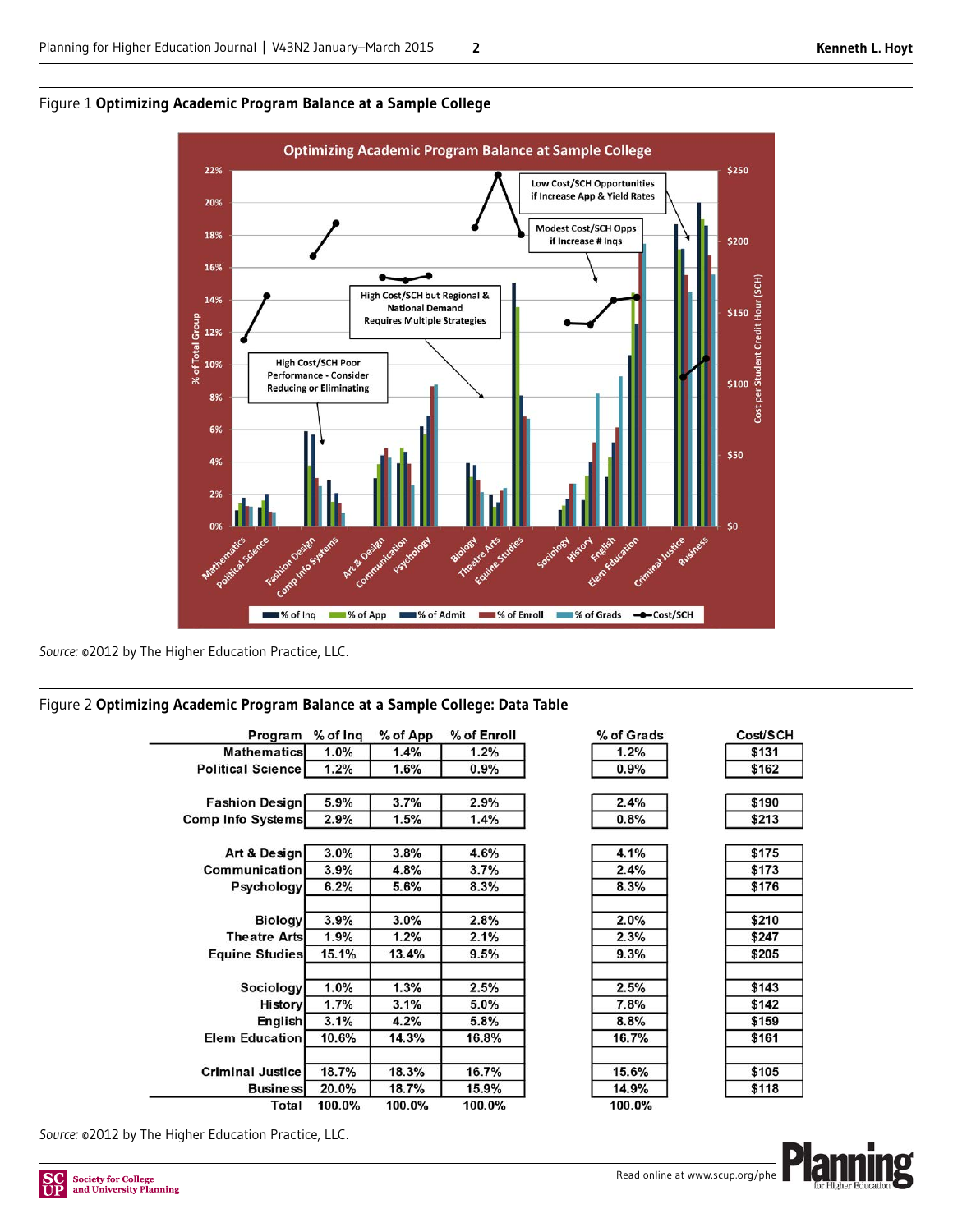- » It is our second strongest with respect to national/ regional demand
- » However, we do not do well in converting that demand
- » Strategy: increase inquiries, improve application and enrollment rates, and improve internal retention
- » Reduce costs by eliminating weak, expensive programs
	- » Fashion design and computer information systems (CIS) are both relatively high cost yet poorly performing programs
	- » Neither is central to our mission
	- » CIS has aging faculty nearing retirement age and early retirement is an option
	- » Competition for fashion design in a nearby large city is proving to be insurmountable
	- » Strategy: phase out both programs in next three years and reallocate funds
- » Build on strength in elementary education
	- » Elementary education is among our highest quality programs
	- » It performs well in terms of inquiries and is among our most selective programs
	- » It has a modest cost/SCH
	- » Strategy: grow the program by increasing inquiries through targeted purchases of prospect names and other methods (especially web based) while maintaining selectivity
- » Grow profitable programs in criminal justice and business
	- » Both programs are relatively low cost with respect to cost/SCH
- They have the highest number of current inquiries
- » But both perform below the median with respect to application and yield rates as well as internal retention rates
- » Strategy: improve application and yield rates and invest in faculty development (particularly for adjuncts) to improve quality

Most colleges that complete an OAB analysis find that they have academic programs where their level of inquiry is high and their cost of teaching is reasonable, thus affording an opportunity to grow the enrollment. For example, a recent client was able to add 30 new freshman in biology given its resources and the external demand. With a net tuition revenue of \$12,000 per student, this increased revenues by \$360,000. The same institution decided to eliminate its computer information systems program, one of its most costly majors, as area community colleges had become dominant competitors and CIS was not vital to the institution's mission. In addition, there are admissions marketing opportunities where the inquiry rate is low but student success at graduation is high, leading to the positive growth of what become popular majors on campus.

#### **DATA REQUIRED TO COMPLETE OAB ANALYSIS**

- » External demand and market potential data by major from enrollment services
	- » Inquiries
	- » Applicants
	- » Admitted students
	- » Enrolled students
- » Internal demand measured by number of graduates and juniors by major from registrar

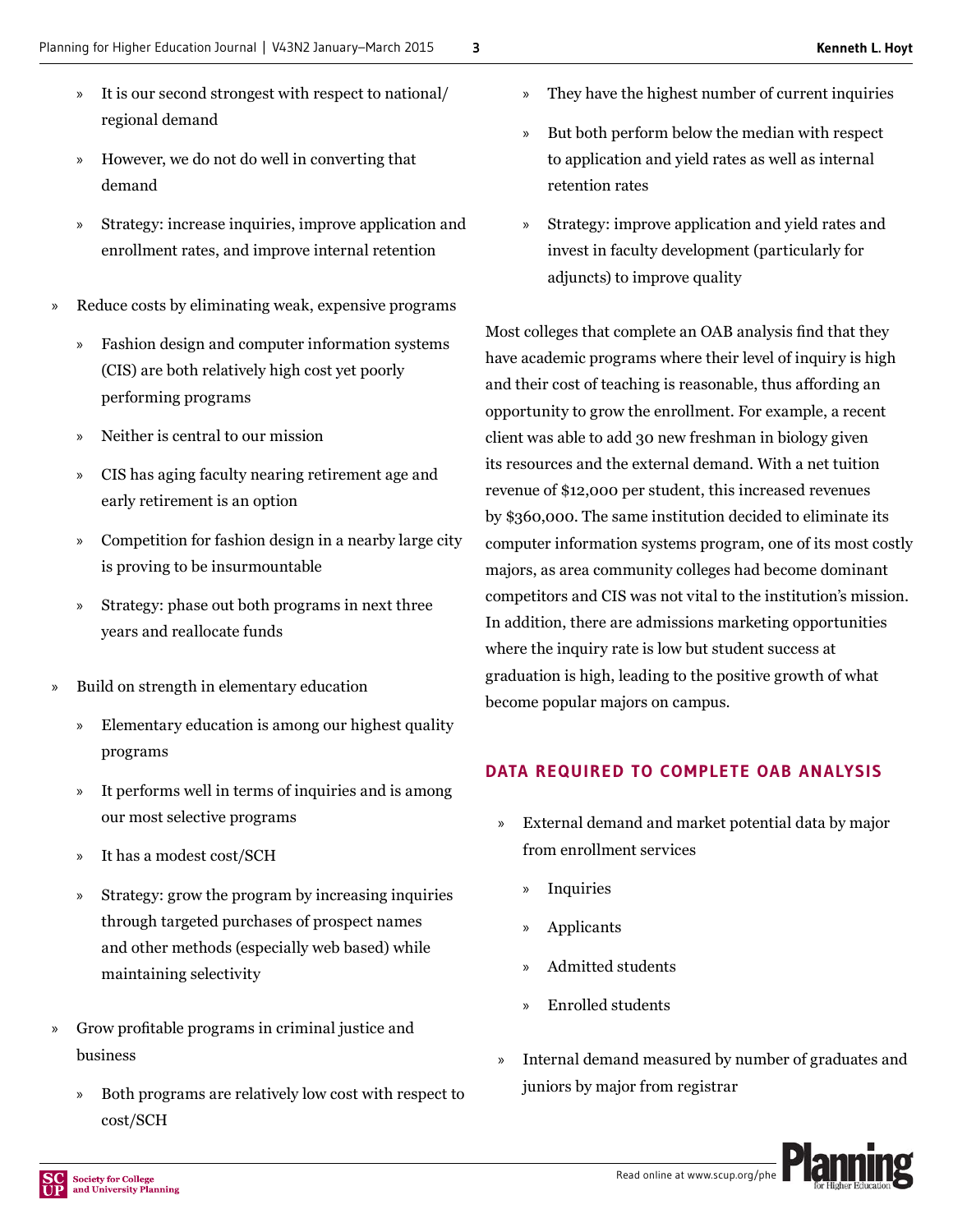- » Course information data by major from registrar
	- » Department prefix (e.g., ENG, BIO, CHE)
	- » Course number
	- » Term and year
	- » Section number
	- » Course title
	- » Faculty name/ID#
	- » Second faculty name (if team taught)
	- » Program identification (traditional, non-traditional, graduate)
	- » Credit hours for course
	- » Student count
	- » Whether primarily a general education or major course
- Salary and benefit direct expense from CFO and CAO
	- » Name (faculty ID#)
	- » Base salary
	- » Benefits
	- » Overload salary amount
	- » Home department (e.g., art, English, music)
	- » Identification of faculty as full or part time
	- » Identification of any non-teaching portion of salary (e.g., department chair)
	- » Number of course hours for standard teaching load
	- » Adjunct faculty stipends per adjunct faculty member
- » Departmental operating budget amount and income for the department that is an offset to expense (if any)

#### **WHAT OAB CONSIDERS**

- » The cost of each major based on faculty salary and benefit information and the departmental operating budget is taken into account.
- » In calculating the costs for full-time faculty, consideration is given for each course a faculty member teaches.
- » In the case of faculty members who teach in more than one department, this course-level analysis of costs allows a faculty member's compensation to be apportioned to the appropriate program.
- » The costs associated with courses that are primarily general education are treated separately from the costs of courses that are primarily or exclusively for majors.
- » Compensated faculty time devoted to non-teaching activities (e.g., department chair, release time) is also taken into account.
- » Specific information on stipends for adjunct faculty is taken into account.

#### **OAB ANALYSIS YIELDS STRATEGIC RESULTS**

Figure 3 presents a flowchart showing how OAB aligns with your institutional mission, quality, market potential, cost, and revenue in support of increased enrollment and graduation rates. Specifically, OAB analysis yields

- » Evidence needed to support tough institutional decisions
- » Coordination between admissions/recruiting and program needs
- » Increased revenue from targeted growth
- » Decreased costs in carefully identified areas

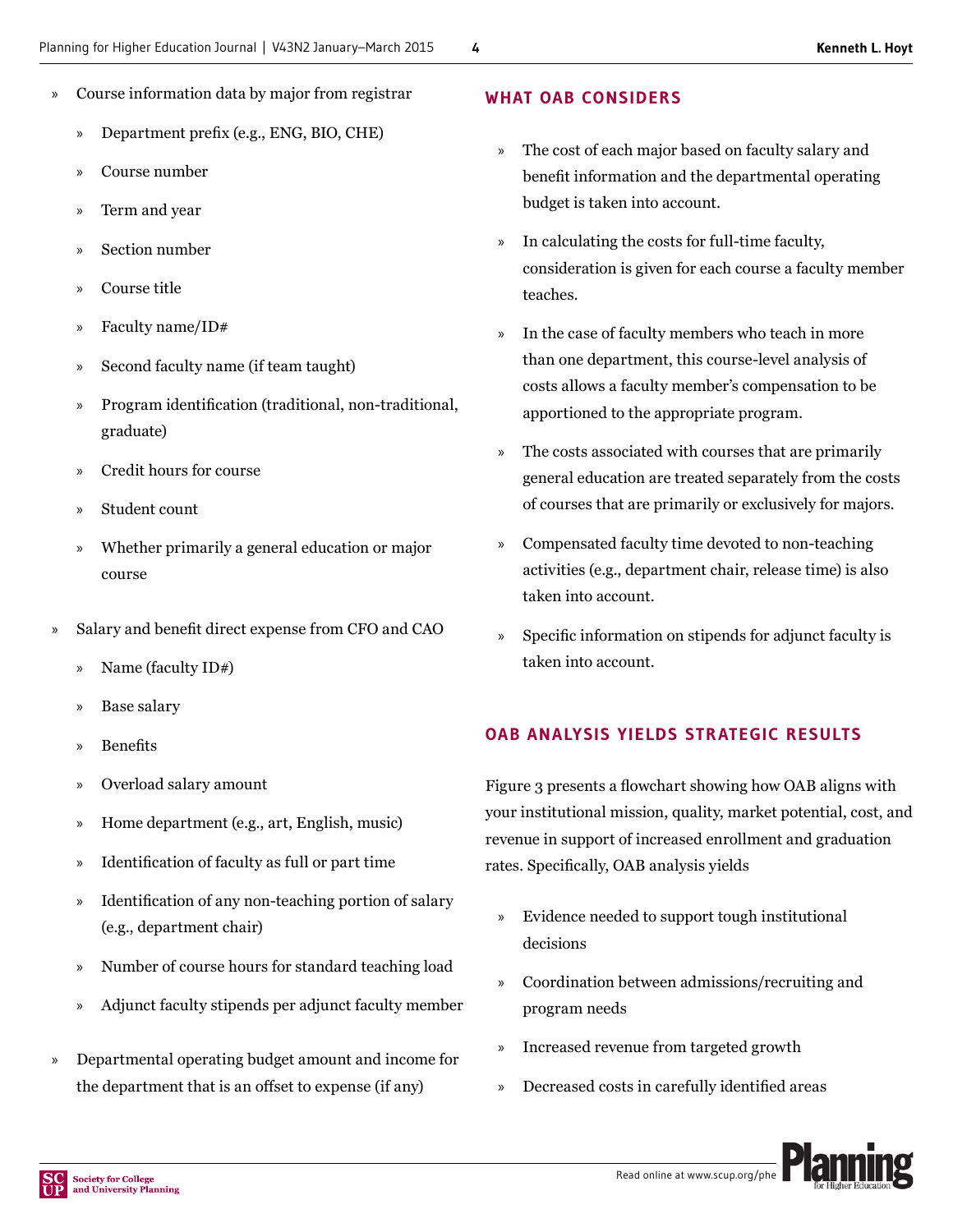



*Source:* ©2012 by The Higher Education Practice, LLC.

*OAB analysis yields the evidence needed to support tough institutional decisions.*

#### **AUTHOR BIOGRAPHY**

KENNETH L. HOYT, PH.D., founding principal and president of The Higher Education Practice, LLC, has a distinguished 30-year career in higher education. He served as president of Centenary College of New Jersey, as president of The Ohio Foundation of Independent Colleges, Inc., as vice president for The University of Akron, and in various leadership positions at Otterbein College and Baldwin-Wallace College. He holds a Ph.D. in higher education administration and leadership from Ohio University, an M.A. in journalism/ PR from The Ohio State University, and a B.A. in business administration/marketing from Baldwin-Wallace College.

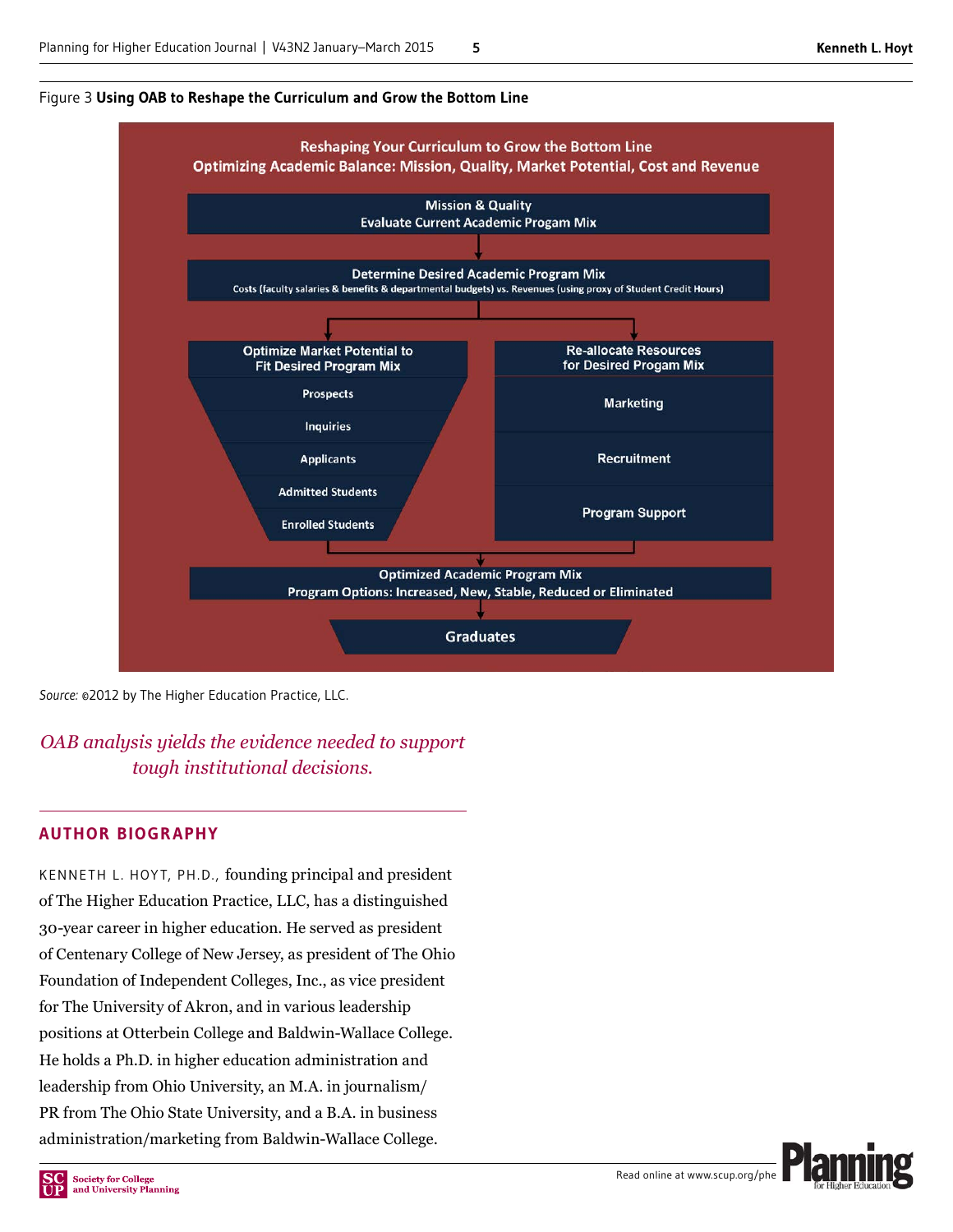### Planning for Higher Education

Society for College and University Planning [www.scup.org](http://www.scup.org) © 2015 by the Society for College and University Planning All rights reserved. Published 2014. ISSN 0736-0983

Indexed in the Current Index to Journals in Education (ERIC), Higher Education Abstracts, and Contents Pages in Education. Also available from ProQuest Information and Learning, 789 E. Eisenhower Parkway, P.O. Box 1346, Ann Arbor, Michigan

#### **ABOUT PLANNING FOR HIGHER EDUCATION JOURNAL**

*Planning for Higher Education* is a publication of the Society for College and University Planning, an association of professionals devoted to planning at academic institutions. This journal seeks to transmit the knowledge, ideas, research, and experience most likely to advance the practice of higher education planning and policy making. SCUP members receive a complimentary subscription. The society offers both individual and institutional group memberships.

For contributor guidelines, subscription information, or permission to share from the journal, visit **[www.scup.org/phe](http://www.scup.org/phe)**  or contact **[managing.editor@scup.org](mailto:managing.editor@scup.org)**. Correspondence about membership should be sent to **[membership@scup.org](mailto:membership@scup.org.)**.

#### ADVERTISING IN THE JOURNAL

Thank you to the organizations that have chosen to advertise with SCUP in this publication. Please remember to consider these organizations when you are looking for additional planning services.

Interested in advertising with SCUP? Please visit **[www.scup.org/](http://www.scup.org/advertise) [advertise](http://www.scup.org/advertise)** or contact **[advertise@scup.org](mailto:advertise@scup.org)**.

#### **ABOUT THE SOCIETY FOR COLLEGE AND UNIVERSITY PLANNING (SCUP)**

The Society for College and University Planning is a community of higher education planning professionals that provides its members with the knowledge and resources to establish and achieve institutional planning goals within the context of best practices and emerging trends. For more information, visit **[www.scup.org](http://www.scup.org)**.

#### WHAT IS INTEGRATED PLANNING?

Integrated planning is the linking of vision, priorities, people, and the physical institution in a flexible system of evaluation, decisionmaking and action. It shapes and guides the entire organization as it evolves over time and within its community.